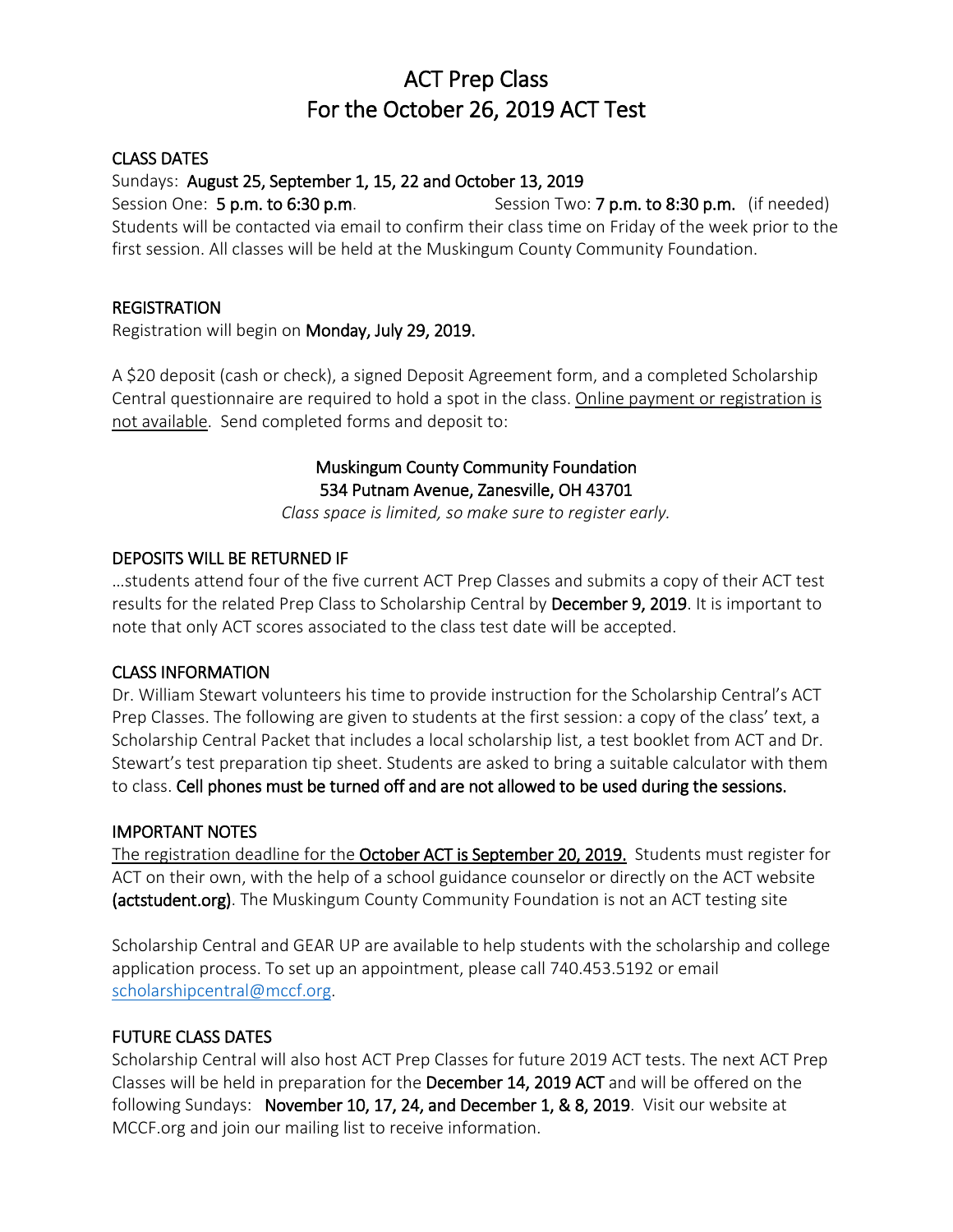|                             | <b>Scholarship Central</b>                                                                                                                                                                   |                                                                                |                           |                                      |      |  |
|-----------------------------|----------------------------------------------------------------------------------------------------------------------------------------------------------------------------------------------|--------------------------------------------------------------------------------|---------------------------|--------------------------------------|------|--|
|                             |                                                                                                                                                                                              | <b>Preferred Class Time: 5 PM</b>                                              |                           |                                      | 7 PM |  |
|                             |                                                                                                                                                                                              |                                                                                |                           |                                      |      |  |
|                             |                                                                                                                                                                                              | School/College Currently Attending: __________________                         |                           |                                      |      |  |
|                             | <b>Access Program</b>                                                                                                                                                                        | Current Grade Level (circle): 6 7 8 9 10 11 12<br>College Fresh. Soph. Jr. Sr. |                           |                                      |      |  |
| <b>PLEASE PRINT CLEARLY</b> |                                                                                                                                                                                              |                                                                                |                           |                                      |      |  |
| <b>Student Name:</b>        |                                                                                                                                                                                              |                                                                                |                           |                                      |      |  |
| First                       | Middle                                                                                                                                                                                       |                                                                                | Last                      |                                      |      |  |
| <b>Current Address:</b>     |                                                                                                                                                                                              |                                                                                |                           |                                      |      |  |
| Street                      | City                                                                                                                                                                                         | <b>State</b>                                                                   |                           | Zip                                  |      |  |
| Month                       | Year<br>Day                                                                                                                                                                                  |                                                                                | Gender: [] Male [] Female |                                      |      |  |
|                             |                                                                                                                                                                                              |                                                                                |                           |                                      |      |  |
|                             |                                                                                                                                                                                              |                                                                                |                           |                                      |      |  |
|                             | ACT Highest Score: _________________Date: ______________SAT Highest Score: ________________Date: _____________                                                                               |                                                                                |                           |                                      |      |  |
|                             |                                                                                                                                                                                              |                                                                                |                           |                                      |      |  |
| <b>Race/Ethnicity:</b>      | [] African American                                                                                                                                                                          | [] Hispanic                                                                    |                           |                                      |      |  |
| MARK ALL THAT APPLY         | [ ] Asian                                                                                                                                                                                    |                                                                                | [] Indian                 |                                      |      |  |
|                             | [] Caucasian                                                                                                                                                                                 |                                                                                | [] Native American        |                                      |      |  |
|                             |                                                                                                                                                                                              |                                                                                |                           |                                      |      |  |
|                             | [] Other ___________________________________                                                                                                                                                 |                                                                                |                           |                                      |      |  |
|                             |                                                                                                                                                                                              |                                                                                |                           |                                      |      |  |
|                             | Indicate the Parent with whom the student resides during the academic year (check/circle):                                                                                                   |                                                                                |                           |                                      |      |  |
|                             | [] Father/Stepfather                                                                                                                                                                         | $[ ]$ Both                                                                     |                           | [] Guardian: _______________________ |      |  |
|                             |                                                                                                                                                                                              |                                                                                |                           |                                      |      |  |
| [] Mother/Stepmother        |                                                                                                                                                                                              |                                                                                |                           |                                      |      |  |
|                             | Mother's Phone: ( ) <b>E-Mail: E-Mail: E-Mail: E-Mail: E-Mail: E-Mail: E-Mail: E-Mail: E-Mail: E-Mail: E-Mail: E-Mail: E-Mail: E-Mail: E-Mail: E-Mail: E-Mail: E-Mail: E-Mail: E-Mail: E</b> |                                                                                |                           |                                      |      |  |
|                             | Mother's Educational Level (circle one): Elementary                                                                                                                                          | Middle School High School                                                      |                           | Some College                         |      |  |
| <b>College Certificate</b>  | Associate's Degree                                                                                                                                                                           | Bachelor's Degree                                                              | <b>Advanced Degree</b>    |                                      |      |  |
|                             |                                                                                                                                                                                              |                                                                                |                           |                                      |      |  |
|                             |                                                                                                                                                                                              |                                                                                |                           |                                      |      |  |
|                             |                                                                                                                                                                                              |                                                                                |                           |                                      |      |  |
|                             | Father's Educational Level (circle one): Elementary                                                                                                                                          | Middle School High School                                                      |                           | Some College                         |      |  |
| <b>College Certificate</b>  | Associate's Degree                                                                                                                                                                           | Bachelor's Degree                                                              | <b>Advanced Degree</b>    |                                      |      |  |
|                             |                                                                                                                                                                                              |                                                                                |                           |                                      |      |  |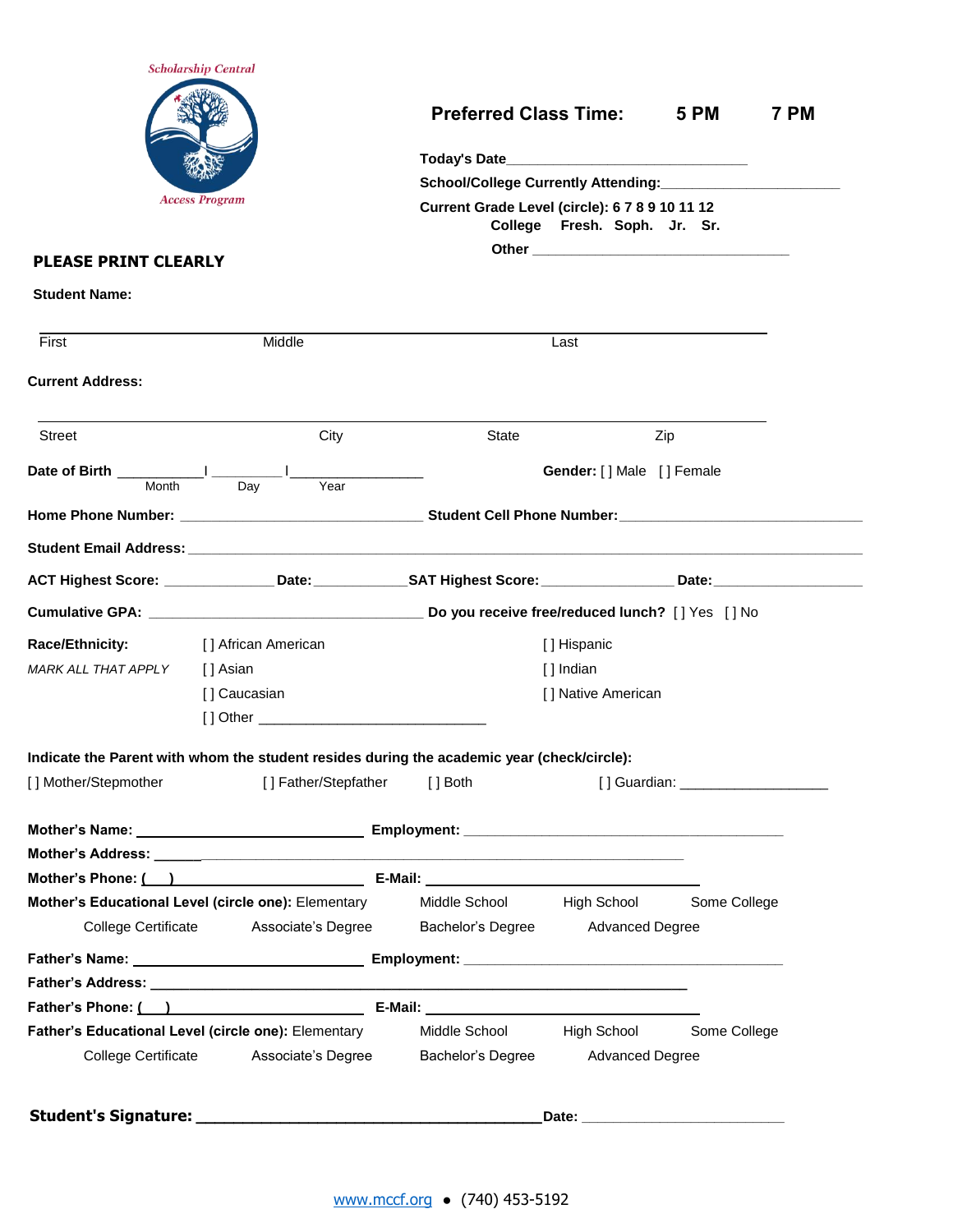

## **Scholarship Central Needs Assessment**

Your Scholarship Central advisor will use this needs assessment to ensure that you are getting the college guidance that YOU need to succeed in your educational and career goals. Please answer the following questions honestly and openly.

1. What do you want to be when you grow up?

| 2. What is your college major or intended college major? |           |               |            |                                                                                                                 |
|----------------------------------------------------------|-----------|---------------|------------|-----------------------------------------------------------------------------------------------------------------|
|                                                          |           |               |            | 3. List any colleges that you are interested in attending or the college you are currently attending:           |
| 4. How did you find out about Scholarship Central?       |           |               |            |                                                                                                                 |
| 5. What is your preferred contact method?                |           |               |            |                                                                                                                 |
| [] Home Phone                                            |           | [] Cell Phone |            | [ ] Email                                                                                                       |
| [] Any of the above                                      |           |               |            |                                                                                                                 |
| 6. Do you believe that you can go to college?            |           | $[$   YES     | $[$ $]$ NO |                                                                                                                 |
| college.                                                 |           |               |            | 7. If you answered "NO" to the previous question, please check the box(es) why you do not believe you can go to |
| [] Cost                                                  | [] Grades |               |            | [] I need to support my family [] I don't know how to go                                                        |
|                                                          |           |               |            | 8. Please share any additional comments or questions that you have about preparing for college.                 |
|                                                          |           |               |            |                                                                                                                 |

#### **Remember, if you want to talk further about college or careers, meet regularly with your Scholarship Central advisor.**